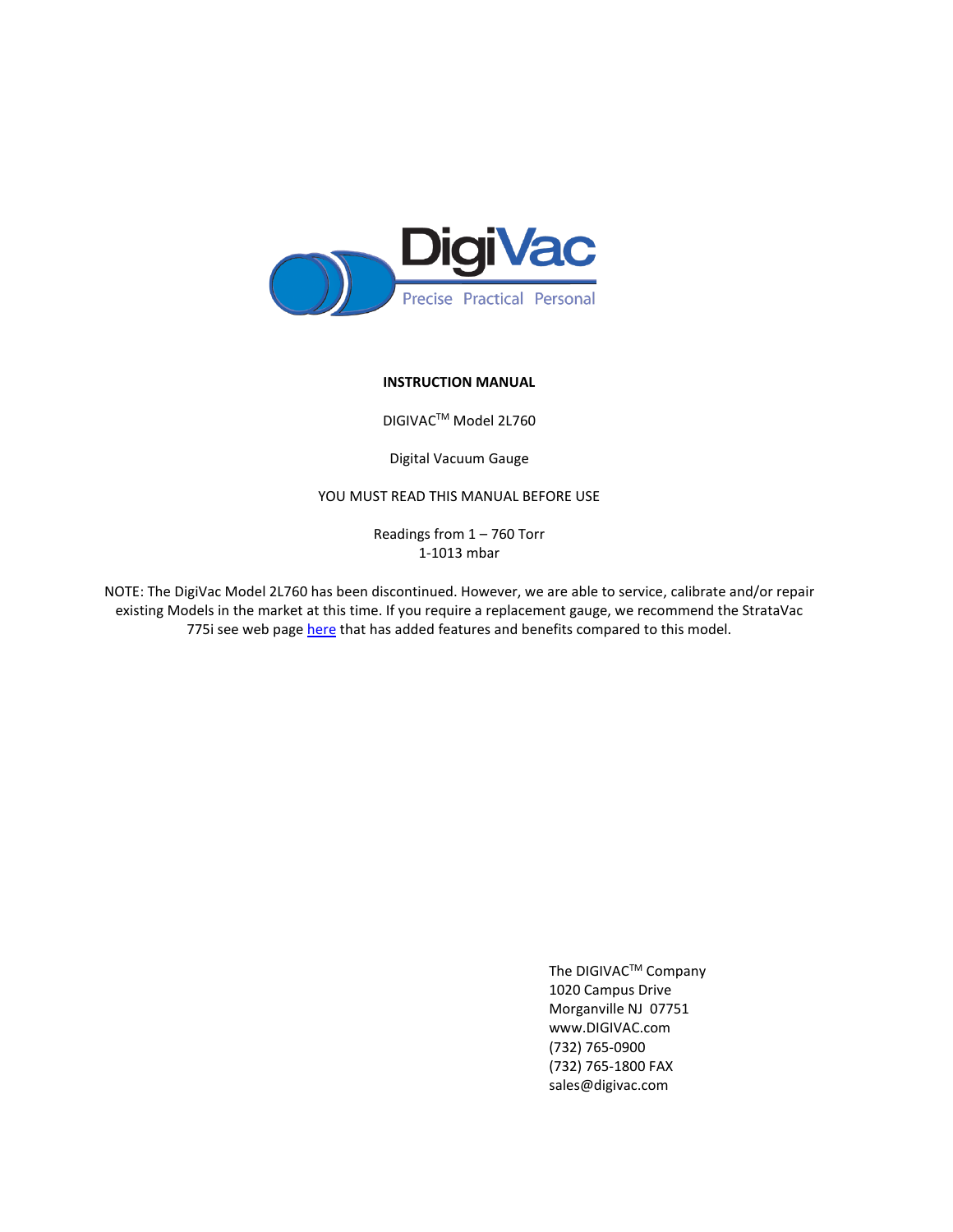### **CONTENTS**

- 1.0 Description and Principle of Operation.
- 2.0 Construction.
- 3.0 Unpacking and Inspection.
- 4.0 Installation.
- 5.0 Operation.
- 6.0 Servicing and Calibration.
- 7.0 Notes on Calibration.
- 8.0 Understanding Microns, Torr, and Absolute Pressure.
- 9.0 Accessories and Modifications.
- 10.0 Terms & Conditions.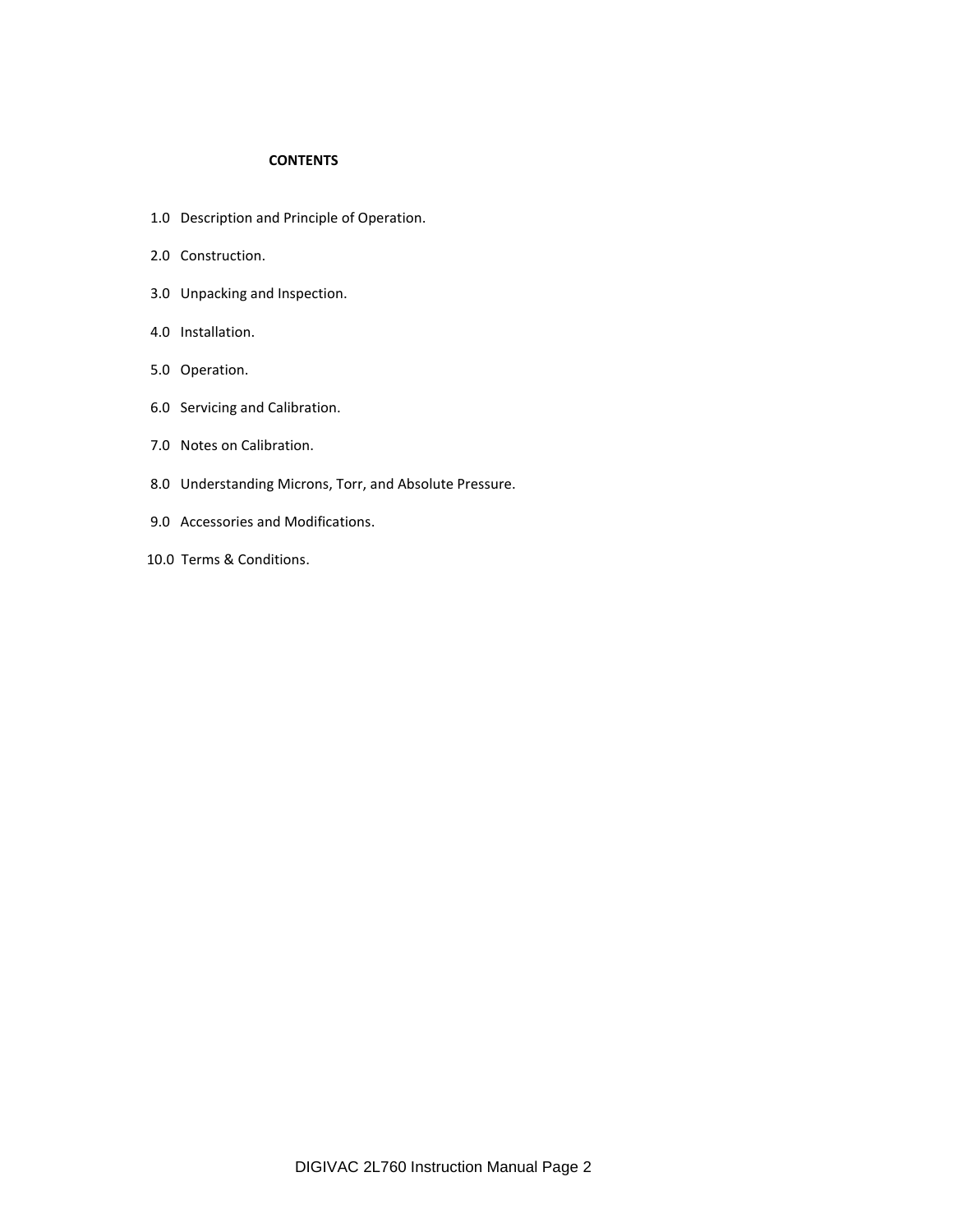### **1.0 DESCRIPTION AND PRINCIPLE OF OPERATION.**

The Model DIGIVAC 2L760 senses vacuum (absolute pressure) using a precision integrated strain gauge transducer. The transducer has a thin silicon diaphragm with an array of resistors. One side is evacuated, while the other is exposed to the pressure to be measured. Changes in the sensed pressure cause the relative values of the resistors to change. This result is an output voltage which is linearized, temperature compensated, scaled and amplified. The voltage is displayed on the DIGIVAC 760 as 0 to 760 Torr or 0 to 1013 mbar.

The instrument features large, bright LEDs visible from a distance with a hard, vinyl clad metal enclosure. The straight forward design yields a low power instrument, that is simple to build and simple to operate. The model 2L760 can be ordered with optional control relays, analog output, and RS232 output, to simplify integration with existing process controllers or computers. In addition, this device can be Ethernet enabled, to allow monitoring via a web browser with our free ReAct browser software. The user can access your instrument from across the hall, or across the world. All instruments leave our factory tested and calibrated under real vacuum against a NIST standard.

## **2.0 CONSTRUCTION.**

The controller consists of the indicating and controlling instrument, the configured sensor, the sensor cable, the output interfaces and an univeral AC power adapter.

The instrument is housed in a rugged free-standing vinyl clad metal enclosure. It can be placed on a level surface for easy viewing from across the room. The gauge tube houses the sensor circuitry and terminates in an octal connector. On this model, the connector wiring terminates at the instrument with a 9 pin DSub connection. Regulating circuitry in the 2L760 provides constant current for gauge tube excitation, and thus compensates for resistance in the probe leads.

## **3.0 UNPACKING AND INSPECTION.**

After the instrument is received, it should be carefully unpacked and inspected for damage during shipment and for completeness. In the event of a loss during shipment, a claim should immediately be made to the common carrier or the postal service, as applicable. The DIGIVAC warranty pertains only to the instrument, and does not cover losses in shipping. Each 2L760 should come with:

- o User Manual (this document)
- o Display controller (beige box with red lens)
- o Power supply (universal adapter with US plug)
- o Configured Sensors
- o RS232 (optional)
	- o RS232 Port
	- o 5' RS232 Cable (phono to Female DB9)
- o Ethernet (optional, includes RS232)
	- o Ethernet Port
	- o Null modem RS232 converter
	- o 2' Ethernet Cable
	- o Null Modem Ethernet Cable
	- o Configuration CD

#### **4.0 INSTALLATION.**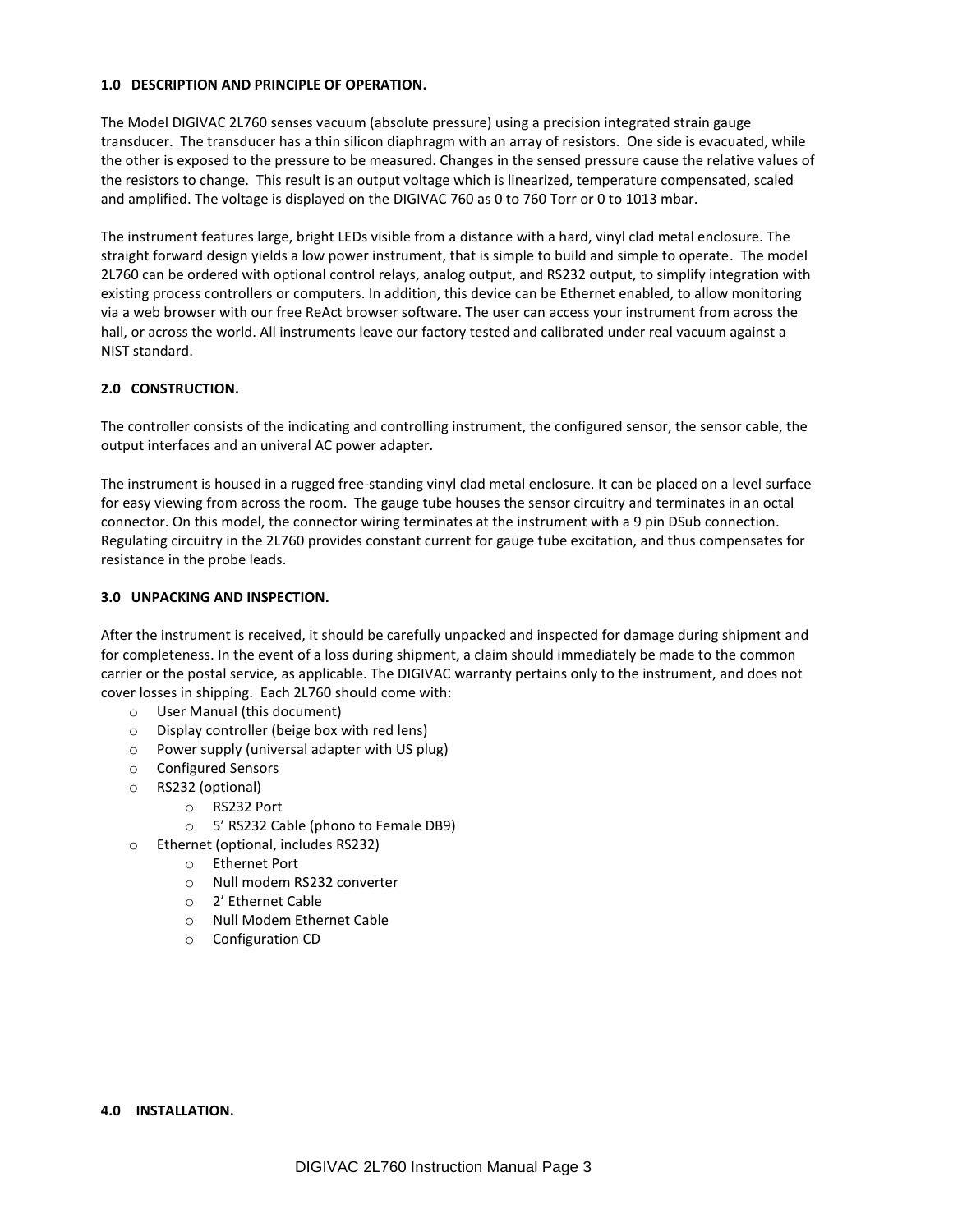The instrument should be located in a clean, dry environment for best results. The gauge tube cable should be identified by wire tags or markings specific to your environment.

Sensors perform best when installed in a thread-down orientation in a clean, dry vacuum system. While threading the gauge tube into the manifold, the gauge tube cable should be disconnected to avoid damage. In this way, twisting of the cable and the octal socket on the tube is avoided. Care should be exercised to install the tubes in a dry part of the system. The gauge tube should be protected against oil and other contaminants by installing it in such a way to protect it. A good practice is to mount the gauge tube in the most vertically distant place from oil and other contaminants as applicable. The gauge tube should be mounted in the most stable pressure region of the vessel to be measured. For example, it would be better to install the gauge tube on a tank rather than on the pipe that is directly connected to a vacuum pump. In the event of contamination, see section 6.0 for gauge tube cleaning instructions.

The RS232 connection can be made to a PLC or computer via a male DB9 cable connection to the female jack on the DIGIVAC. The DIGIVAC acts as a DCE, so a straight serial connection is appropriate.

Please use the supplied 5V AC adapter with your instrument. This adapter provides clean short protected power to protect and insure accuracy of the internal circuitry.

### **5.0 OPERATION.**

After installation, the DIGIVAC is ready for operation. The unit will normally provide accurate readings immediately.

Make all connections to sensors, and relay outputs with the power disconnected. NEVER DISCONNECT SENSOR OR OUTPUT WIRES WHILE UNIT IS POWERED UP.

In cases where the system has contaminants, as is often the case with metalizing and coating equipment, it is often effective to isolate the gauge tube with a solenoid or manual valve during periods when contamination is most active.



The user can purchase additional options:

- RS232 The instrument puts out a standard RS232 serial stream with settings 9600, 8, N, and 1. The unit transmits but does not receive, and displays the current vacuum indication in the current units.
- Analog out This output reads from 0 to 5 Volts from a pressure of 1 Torr to 760 Torr.
- Relay Control outputs

Units configured with controls will have two set point SPDT relays adjustable with a potentiometer.

### **Operation:**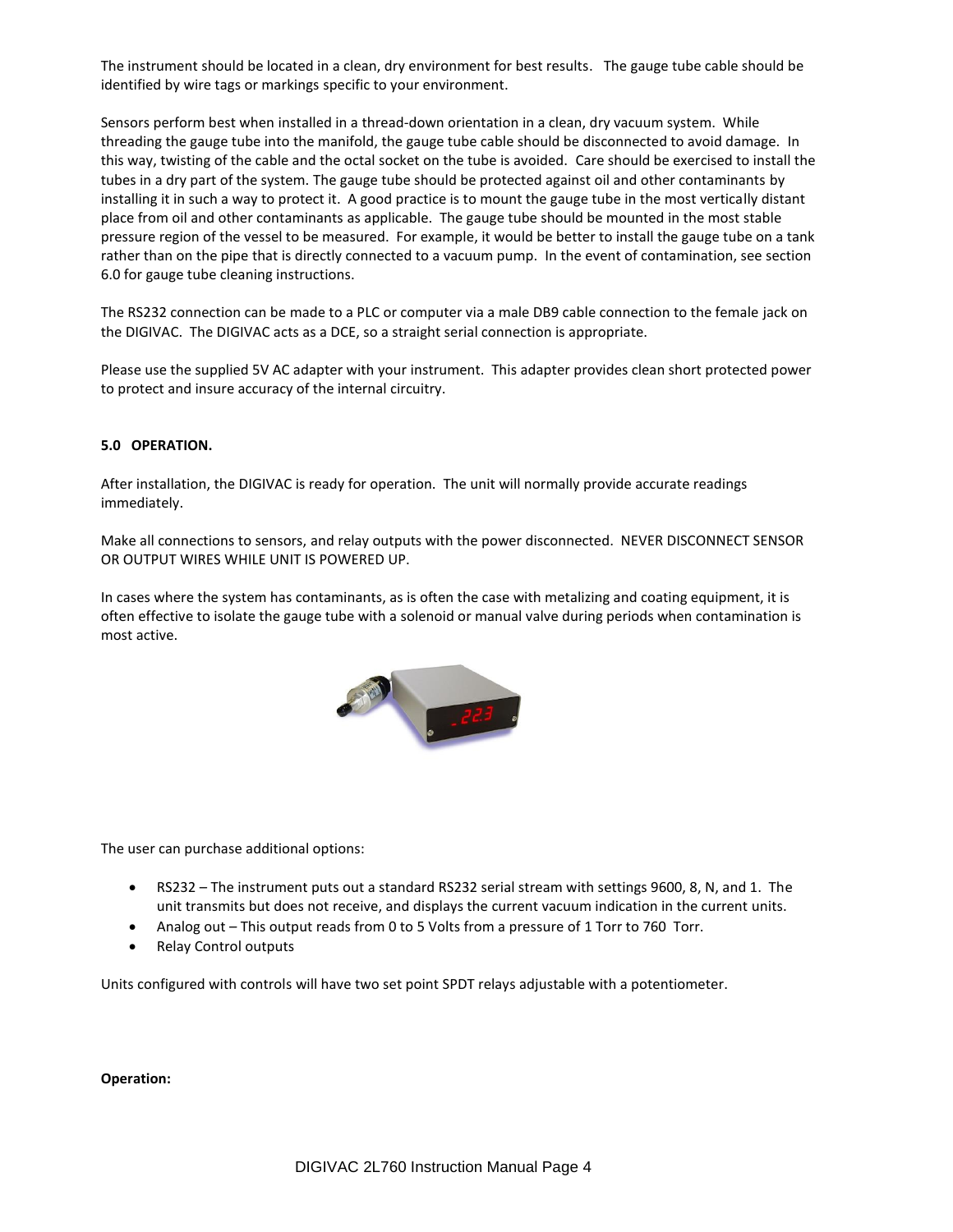- 1. Relay 1 will be activated when the set point falls below the configured set point, and will remain active until the vacuum level (pressure) rises above set point. This will be indicated by a relay "click" and also a hash mark in the upper left corner.
- 2. Relay 2 will act in the same way.

# **Configuration**:

- 1. Remove front panel with Phillips head screw driver
- 2. Set the vacuum level for set point 1 by shorting the left most and center pin with the jumper provided, then set the left most potentiometer to the desired vacuum level.



- 3. Follow the same procedure for setting set point 2, shorting the center pin and the right pin, then adjusting the potentiometer on the right
- 4. Replace the jumper on the center pin and close up unit.

# **Rear View of 2L760:**

| SP <sub>1</sub>        | SP <sub>2</sub>        |  |
|------------------------|------------------------|--|
| <b>Normally Open</b>   | <b>Normally Open</b>   |  |
| <b>Normally Closed</b> | <b>Normally Closed</b> |  |
| Common                 | Common                 |  |

If you purchased the Wireless or Ethernet option, please refer to the model 200 Ethernet Addendum for initial setup. Your 2L760 should be set by default with the IP address 192.168.0.200. Surf over t[o http://192.168.0.200](http://192.168.0.200/) (or whatever your IP address was set to) and say "yes" to security screens authorizing a DIGIVAC applet to run in your browser. You should see a screen that looks like: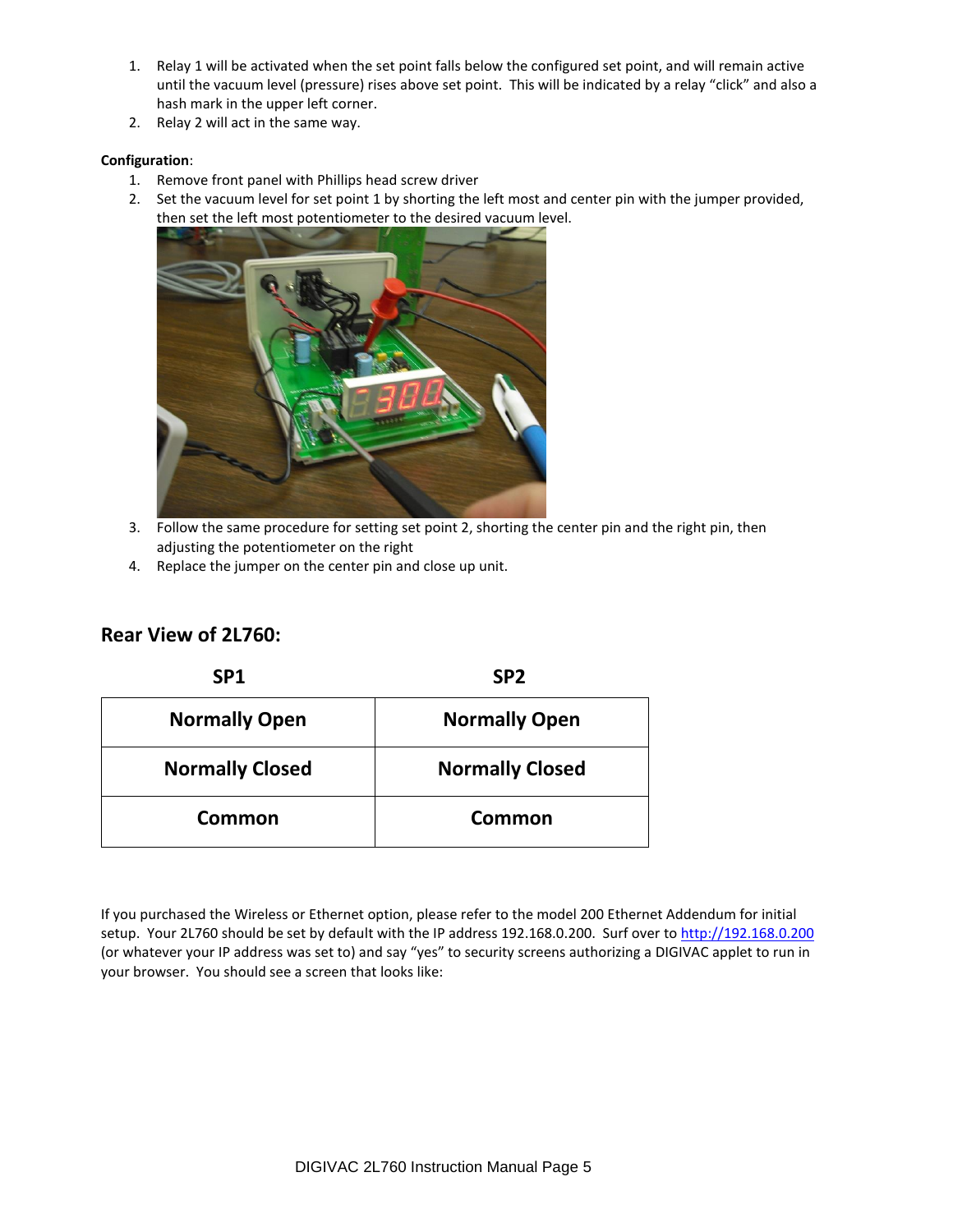| Vacuum Network by DigiVac - Mozilla Firefox                                                                                                                  |  |  |  |
|--------------------------------------------------------------------------------------------------------------------------------------------------------------|--|--|--|
| Eile<br>Edit<br>History Bookmarks Tools<br>View<br>Help                                                                                                      |  |  |  |
| $C \times \hat{C}$<br>$\frac{1}{2}$ T Google<br>☆ ~ <br>http://192.168.0.171/                                                                                |  |  |  |
| Getting Started <b>M</b> Latest Headlines   Customize Links   Free Hotmail     Windows Marketplace<br>Most Visited<br>$\rightarrow$                          |  |  |  |
| Norton -                                                                                                                                                     |  |  |  |
| <b>Vacuum Network by DigiVac</b><br>Ą.                                                                                                                       |  |  |  |
| Display Product Help                                                                                                                                         |  |  |  |
| vlc .5 gal<br>Connection: Yes<br>Logging: Yes<br>Units: Torr                                                                                                 |  |  |  |
| $0.4837$<br>$0.4317$<br>0.3796<br>0.3275<br>0.2755<br>0.2234<br>0.1714<br>0.1193<br>0.06723<br>0.01966<br>0.01517<br>00:37:25<br>00:09:46<br>01:09:46<br>60m |  |  |  |
| Done                                                                                                                                                         |  |  |  |
|                                                                                                                                                              |  |  |  |

Feel free to connect to the IP address:10001 with HyperTerminal, putty or your favorite communication tool to communicate directly with the device.

# **To use the 2L760 web**

terminal capability, highlight Display ▶Terminal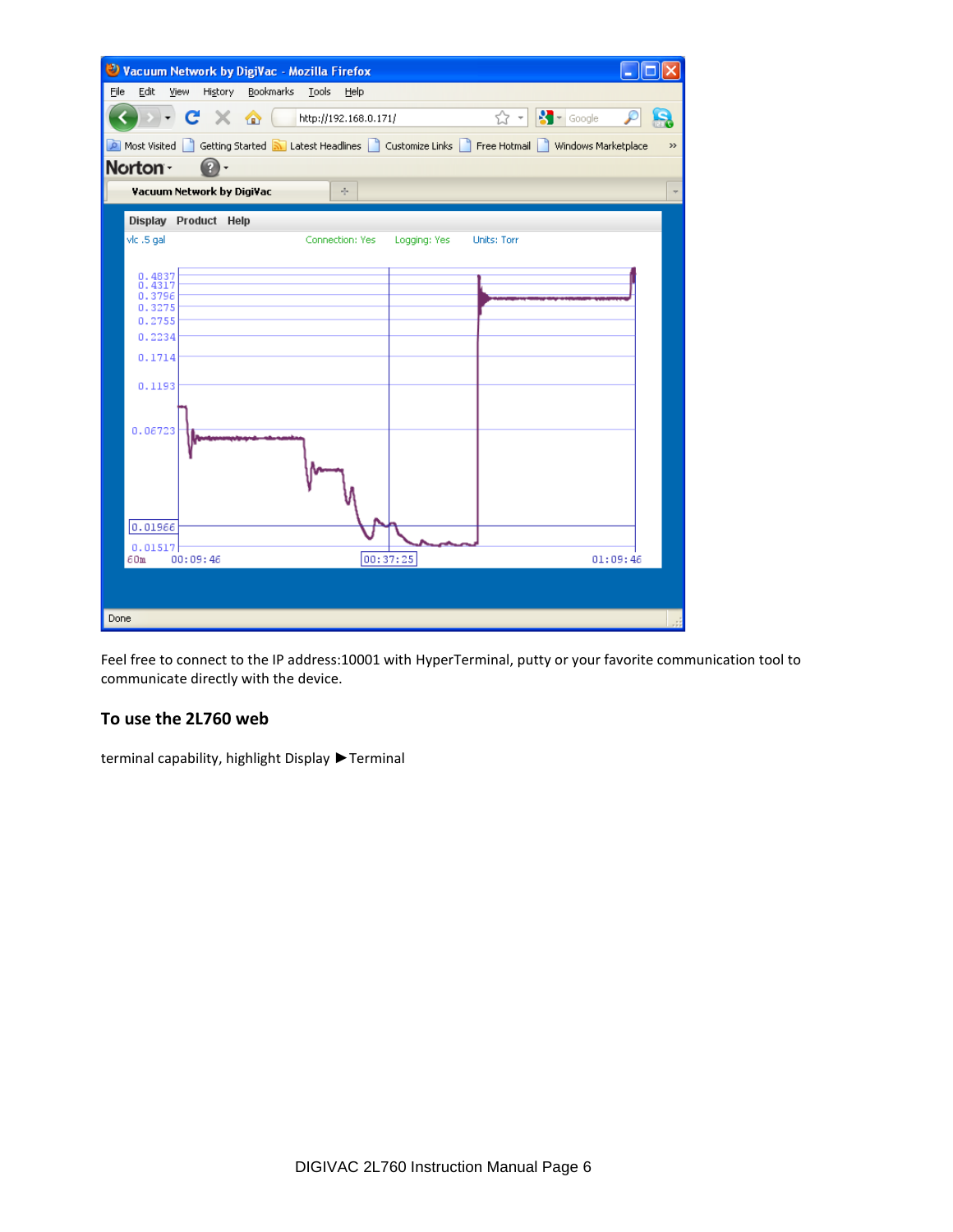| Vacuum Network by DigiVac - Mozilla Firefox<br>$ \blacksquare$ $\times$                                                                                           |
|-------------------------------------------------------------------------------------------------------------------------------------------------------------------|
| Eile<br>Edit<br>Higtory Bookmarks Tools Help<br>View                                                                                                              |
| $\bullet$ C $\times$ O   http://192.168.0.171/<br>$\gamma$ - $\frac{1}{2}$ - Google<br>щ                                                                          |
| Most Visited Getting Started and Latest Headlines Customize Links Correct Hotmail Customize Windows Marketplace<br>$32$                                           |
| Norton -                                                                                                                                                          |
| Vacuum Network by DigiVac<br>÷                                                                                                                                    |
| Display Product Help                                                                                                                                              |
| vic .5 gal<br>Connection: Yes<br>Logging: Yes<br><b>Units: Torr</b>                                                                                               |
| Connected<br><b>Vacuum Network by DigiVac</b><br>œ                                                                                                                |
| Yes<br>-VAC<br>Logging<br>0.08836<br>Yes:<br>Log Rate<br>SP1<br>SP2<br>1<br>Seconds<br>0.01000<br>$-0.09000$<br>0.01000<br>Ξ<br>Ξ<br>Configure<br>Domain<br>Range |
| Done                                                                                                                                                              |

The terminal window popup will display, the usercan execute all the commands in:

| <b>S</b> Terminal |                                                                         | $\Box$ |
|-------------------|-------------------------------------------------------------------------|--------|
| $\sqrt{vac?}$     | Digivac Terminal<br>VAC=759.9996<br>$ sp1?$ SP1=0.052<br>sp2? SP2=2.000 |        |
| $\sqrt{ac?}$      |                                                                         | Close  |

Press return or enter to submit the query or change the set point. Note that while the web terminal is open, the main 2L760 screen will not update. If at any time the web terminal or the main 2L760 applet window becomes unresponsive, close the.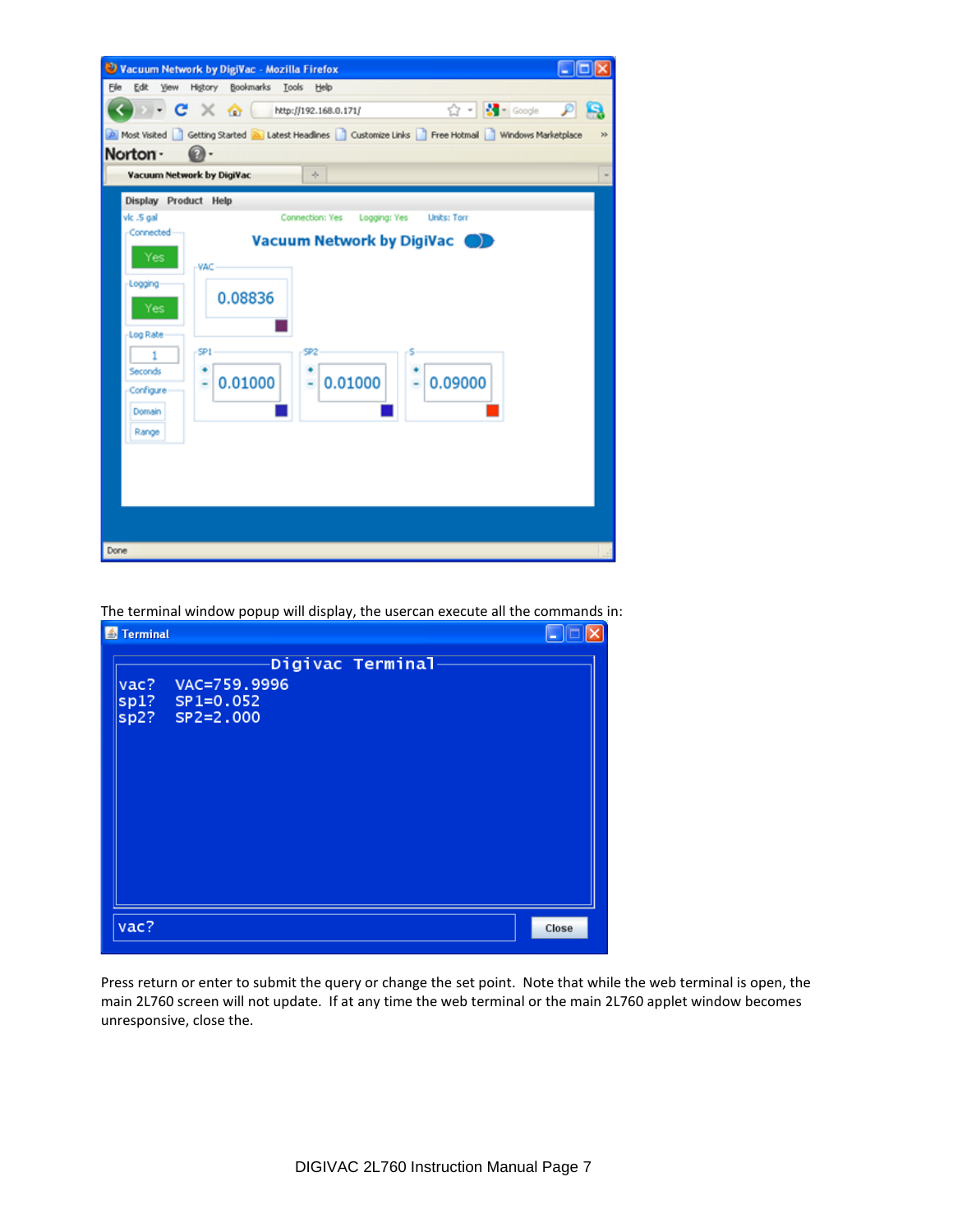### **6.0 SERVICING -** GAUGE TUBE CLEANING.

In some cases, a gauge tube may become contaminated with oil or other foreign matter. Once contamination occurs, the sensor needs to be replaced. Please send the controller back to DIGIVAC for mating gauge tube replacement.

## 6.1 FACTORY REPAIR AND CALIBRATION.

The vacuum gauge assembly is designed to provide years of trouble-free service, and the liberal internal use of plug-in components makes it easily repairable. Field servicing of the unit is not recommended. The accuracy of calibration is dependent on the quality of the gauge tube, accuracy of calibration is difficult to achieve in a field setting. Each DIGIVAC vacuum gauge controller is calibrated to the particular vacuum gauge sensor that is shipped with the unit.

In the event the user must recalibrate the instrument, the following procedures are suggested.

- A. Before re-calibrating the instrument, it should be ascertained that the instrument is in fact incorrect. In many cases, the problem will be with a tube that is contaminateded, or a system that is operating improperly. It is recommended that a spare tube be kept on hand and stored in a clean, dry place. Then, in cases of suspect readings, the tube should be changed before proceeding further.
- B. Calibration instructions:
	- 1. Put gauge on a manifold with a standard such as a capacitance manometer, and set manifold pressure to 750 Torr or 1000 mbar
	- 2. Adjust "ATM" potentiometer to 750 Torr (for Torr units) (or 1000 mbar) (matching standard)
	- 3. Set manifold to 5 Torr and adjust "vac" potentiometer so it reads 5 Torr +/- 0.2 Torr. (for mbar installations, set at 6.4 mbar +/- 0.2 mbar)

## **7.0 NOTES ON CALIBRATION.**

The DIGIVAC is calibrated in nitrogen. This device can measure any clean dry gas and retain calibration.

Note that isolated transducers like capacitance manometers are independent of gas type or moisture content.

### **8.0 UNDERSTANDING TORR.**

The 2L760 and many similar instruments are calibrated in microns or "millitorr." Microns are not really a measure of vacuum at all, but rather of absolute pressure. It will be recalled that the pressure of the atmosphere is 14.696 or approximately 14.7 pounds per square inch at sea level. This pressure is due to the weight of all of the air in the earth's atmosphere above any particular square inch. This 14.696 psi is equivalent to the pressure produced by a mercury column of approximately 29.92 inches high or .76 meters (about 3/4 of a yard) or 760 millimeters of mercury. Atmospheric pressure varies greatly with altitude. It decreases approximately 1 inch of mercury per thousand feet of altitude. It also varies widely with local weather conditions. (Variations of one half inch in a single day are common.) The word vacuum means pressure lower than atmospheric or "suction," but, in describing negative pressure, the atmosphere is only a satisfactory reference if we are dealing with values of vacuum down to about 27 inches of mercury. Below that, it is much more useful to talk in terms of absolute pressure, starting from absolute zero. The 2L760 and all similar instruments measure negative pressure below 27" of mercury.

One TORR, a commonly used unit, is an absolute pressure of one millimeter of mercury. A millitorr is equal to one thousandth of a TORR. A MICRON is the same as a millitorr.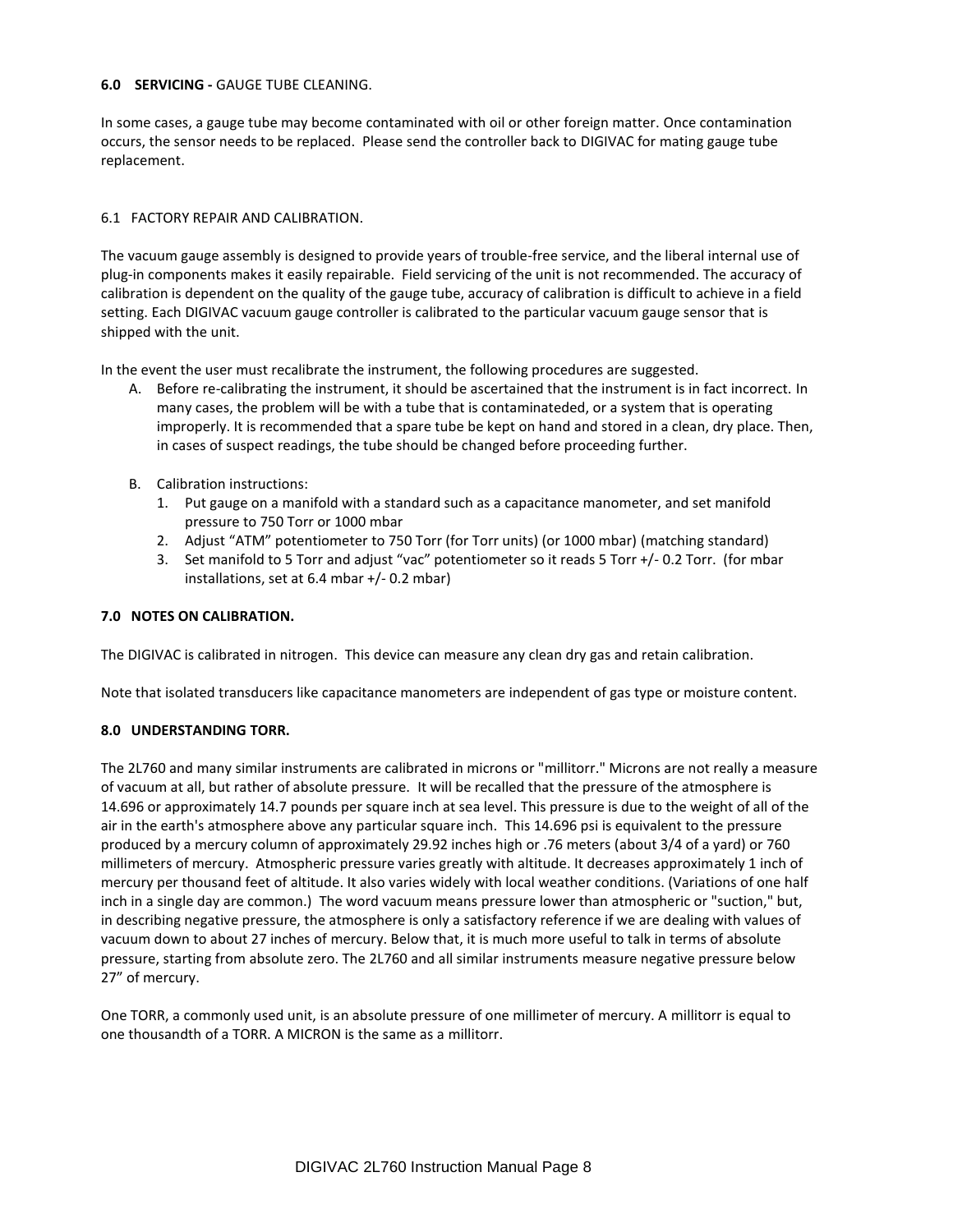## **9.0 ACCESSORIES AND MODIFICATIONS.**

The following are offered as accessory equipment or field-installed modifications.

Padded shoulder strap Case with Velcro closure- For instruments that will be used in the field, particularly in cryogenic applications, a padded shoulder strap case is available.

# COMPATIBILITY WITH OTHER GAUGE TUBES.

On special order, DIGIVAC Instruments can be provided to use with most other vacuum gauge tubes. AC and DC excitation are available. Gauges have been provided for Hastings, Varian, Thermionics, Veeco, VRC, and Fredericks gauge tubes.